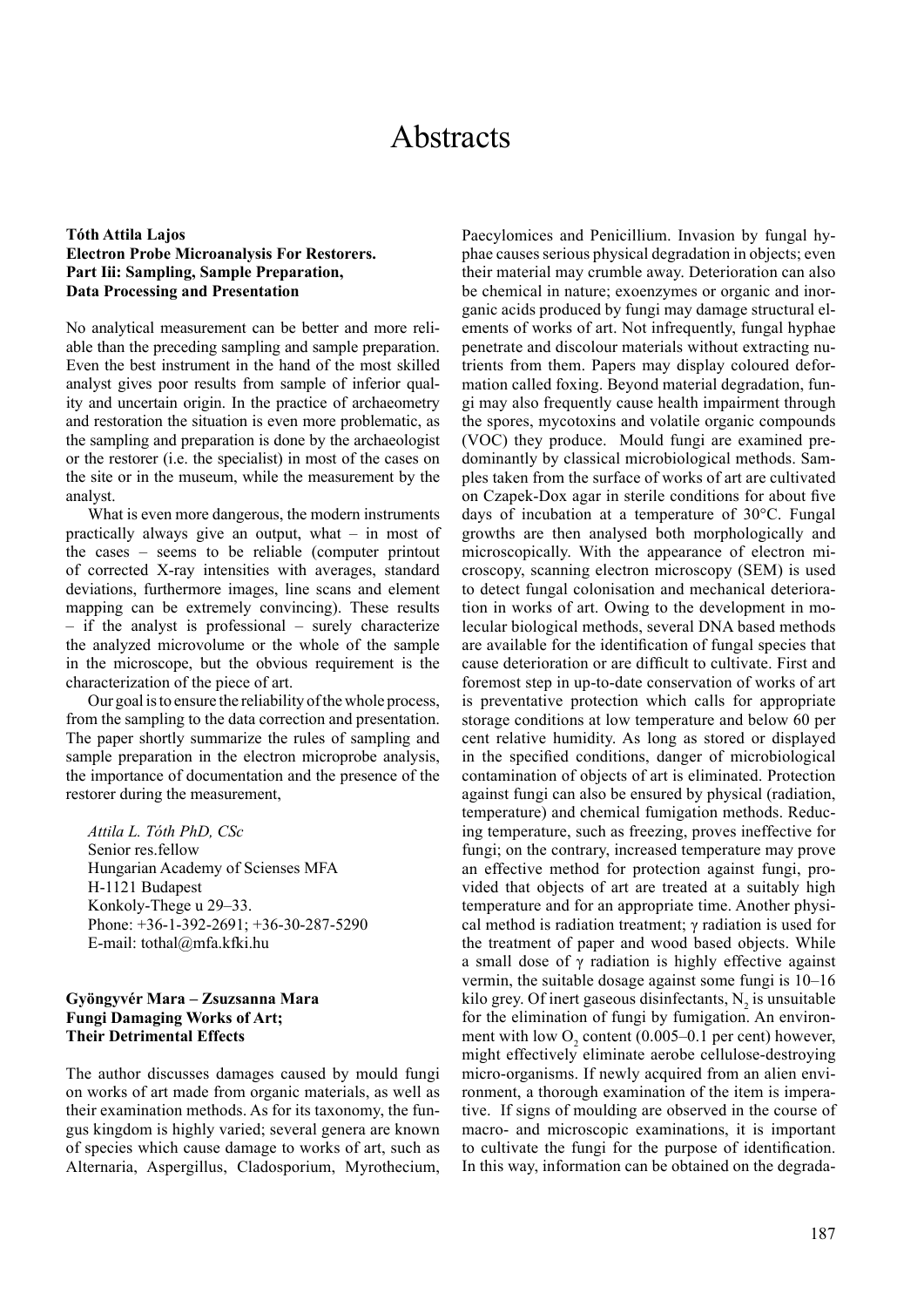tion to be expected and the methods to be applied in the course of eliminative protection.

*Dr. Gyöngyvér Mara* Biologist Sapientia Hungarian University of Transylvania Faculty of Technical and Social Scienses 530104 Miercurea Ciuc, Piaţa Libertăţii nr. 1 Phone: +40-266-317-121

*Zsuzsanna Mara* Painting conservator Muzeul Secuiesc, Miercurea Ciuc 530110 Str. Cetăţii nr. 2 Phone: +40-266-311-727 E-mail: zsuzsamara@yahoo.com

# **Levente Domokos Raw Materials of Natural Pigments in Transylvania, their Prevalence and Use in Light of Literary and Ethnographic Data**

Displaying the influence of Renaissance floral design, painted furniture represents a notable form of material culture in Transylvania, where it spread owing to the work of painter cabinet-makers and became a new popular craft. The prices and standards set by urban cabinetmakers' guilds and the price of imported colouring matters put no obstacles in the way of the spread of painted furniture. In order to meet increased demands, lowerprice products made by rural master craftsmen, who relied on local resources and raw materials, competed with the high-standard, set-price products made by members of cabinet-makers' guilds. The craft as practised in the countryside was characteristically of a family character: often extending to related trades, it passed from father to son, slowly combining centuries-old tradition with technological innovation in the process. The subject of this study forms part of the author's researches carried out for his university thesis. Without attempting to be comprehensive, it deals with the provenance and mention of natural pigments which were found in Transylvania and used by painter cabinet-makers, rural or urban guild-members, and it also offers a survey of the literature on Transylvanian pigments. As attested to by the cave drawings found in the Szamos Valley in Szilágy County, made in the Palaeolithic age, the earliest mineral pigments used in Transylvania were ferric oxide and coloured clays. Noteworthy mentions of painter cabinetmakers and raw materials are found relatively early in descriptions written inside and outside the country, which include works on painting, geology and geography, travelogues, dictionaries and grammar-books, as well as literary, medical and pharmacological works. Transylvanian and Hungarian data are found in Agricola's works

De Re Metallica Libri XII, the latter, on mining, was published in 1556. In his book published in 1649 "On the Art of Painting", F. Pacheco del Río complains that since the Turks had occupied Hungary, no azurite mined in the Carpathians was available in Spain. The recipes published in Valentin Boltz's Illuminirbuch (1549) and J. B. Pictorius's Den Geheimen Illuminer-Kunst (1713 or 1742) were well-known in Transylvania and were probably used, too. Pictorius's book was translated into Hungarian in 1802 by Sámuel Kendi, minister of Etéd. The next known book on painting, "A short textbook on the preparation and properties of some paints used in cabinet-making and painting on architecture", was written by Antal Ferencz at Csíkszenttamás in 1828 and is preserved in the Szekler Museum of Csík (now Ciuc, Rumania). A book of recipes that has come down incomplete was written by Péter Bálint at Csíkszentdomokos in the 1830s. The rich resources of mineral pigments found in Transylvania were well known in Europe. Apart from Agricola and F. P. del Rio, later travellers also made mention of raw materials used as pigments. Transylvanian sources containing several mentions of pigments and paints also include inventories, court records and guild books. Descriptions of quarries of pigments and mineral paints with no claim for comprehensiveness appeared in both the geological-geographical and ethnographical literature. The literature on conservation and restoration also introduces recipes of various pigments or recommendations on their quality, but mostly without their provenance. Since utilisation of minerals as pigments is not a primary target in mining, geologists mostly make a mere mention of the fact that the minerals or raw materials in question can be used as paint. Ethnographers make mention of earth paints being mined near a village, but offer no exact position. Identification of sites runs into several difficulties. Depletion of mines and quarries, or abandonment of sites for economic reasons, rendered survival of relevant data more difficult. Identification of sites was also made difficult by changes in place-names over the times, their loss in communal memory, as well as by changes of borders, natural features and environment. The identification of the sites of coloured earth and pigments used in Transylvania can be attempted on the bases of data found in the literature cited above, through ethnographical collection work and in the course of inspection of sites. Parallel and subsequent to these, a comparison of samples collected with the pigments found on items must be carried out.

Bermannus sive de re metallica dialogues (1530) and

*Levente Domokos* Conservator student Muzeul Molnár István 535400 Cristuru Secuiesc Phone: +40-266-242-580 E-mail: domokoslev@freemail.hu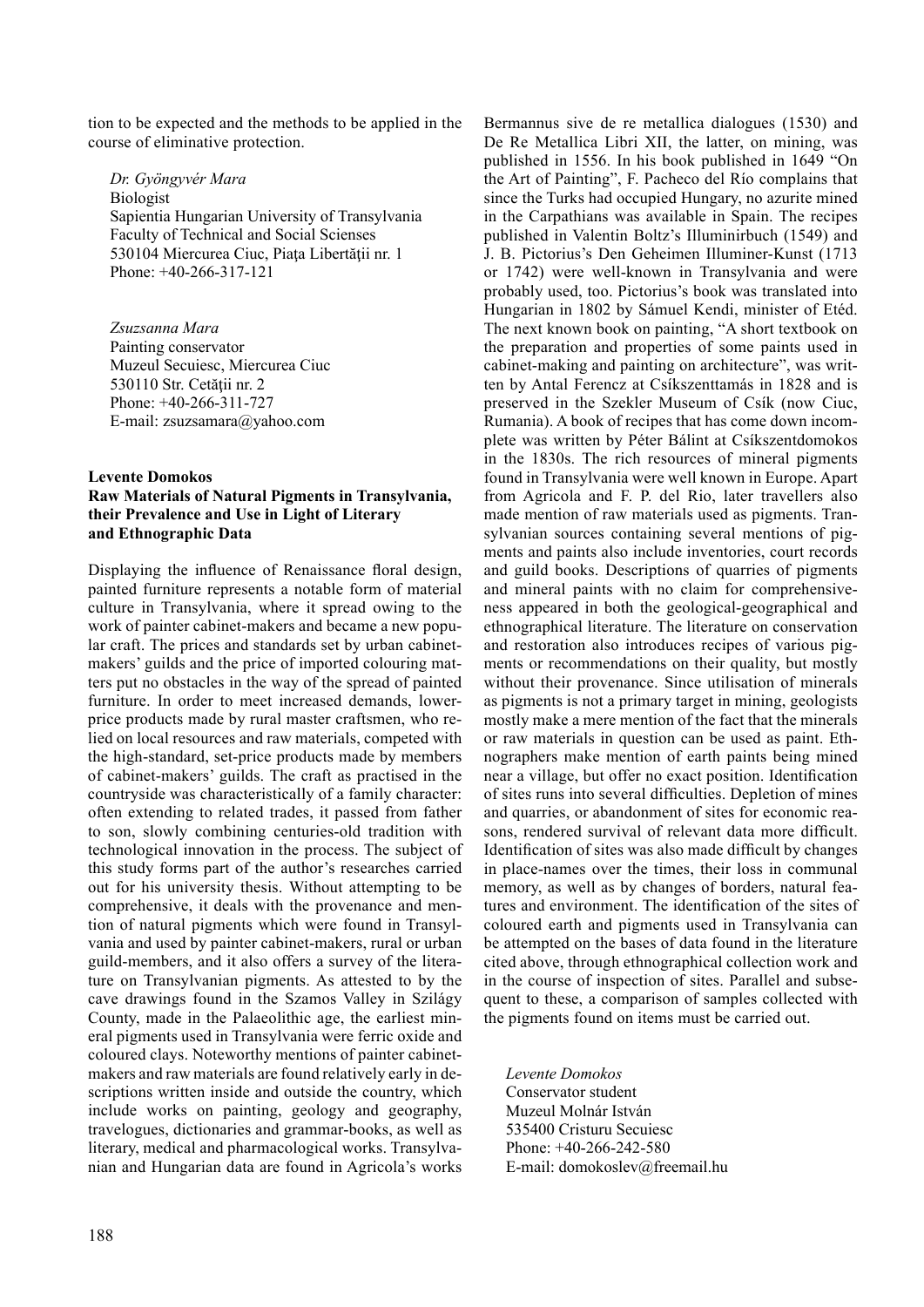# **Zsuzsánna Váli Aspects of Visual Inspection of Medieval Wall Paintings. Visual Inspection of Medieval Mural Paintings from Transylvania**

In this article author tries to provide some aspects and to present and emphasize the importance of visual inspection as an important part of the study of wall paintings, through the example of four medieval murals from Transylvanian churches. Visual inspection, documentation, non-destructive and destructive material testing are complementary phases of the study of artefacts. Through these methods, we can size up the circumstances of production, the materials used by the artist, the process of decay and its causes and the possibilities for treatment. All conservation-restoration interventions are irreversible, so the importance of visual inspection and recording of knowledge in writing and picture is great. Following conservation-restoration some information will be compromised or lost, so the state of preservation, the causes of deterioration, the materials and process of work can be studied worthwhile only prior to any intervention. Visual inspection can be done easily, it requires only a few, cheap instruments, but it can affect later on the whole process and course of work, so one should do it very attentive. The investigation of Transylvanian wall paintings is important not only for the study of murals from the territory of the Hungarian Kingdom, but also for the research of the pictorial traditions of medieval Europe, especially as in Transylvania there are wall paintings which are belonging to the Byzantine school, other which have Italian influence, and yet others with German connections. In Transylvania dozens of wall paintings, which were lying under plaster for centuries, just about in their medieval condition, are being revealed now, and give us the chance to study them, without being compromised by later repairs and restorations. The aspects of visual inspection include the studying of the structure and composition of plaster, completed by microscopic analysis of layers and materials; the order of work revealed by the order in which the "pontate", "vertical joints of plaster" and "giornate" are following each other; the relief of the surface partly influenced by the materials used for building the wall; the finish of the surface, and of the joints of plaster, the marks left by the tools used for spreading and smoothing the mortar, which can hint to the type of tool used; the preservance of the marks left by these tools can show us the state of dryness and carbonation of the plaster during work process; those defects of the plaster, like cracks and fissures, which clearly originate from the work process can indicate the technical blunders made by the artists during work; the lumps in the binding material, like pebbles or ill scorched limestone bits can cause micro-fissures in the wall, or if they are underneath the surface, the peeling of the paint; on the other hand lime clots called ", kalkspatzen" are benefice for the wall, the presence

of these lumps in the mortar can give us information about how was the mortar made; we can observe what tools were used to make the underdrawing; from the state of preservation of the paint layers we can deduce in which order the painters proceeded with their work and by consequence, what technique did they use, fresco buono, mixed technique or secco painting; Studying the painting technique of certain paintings and comparing them to the prescriptions written in treatises of the same period we can attest the similarities and differences between real practice and literature. This comparison can also help us to evaluate the craftsmanship of the painters in question, which can be important if one desires to establish stylistically connections and workshop relations; studying the typical formal solutions, we can also make stylistic comparisons and conclusions. By observing the forms and signs of deterioration we can gather information about the history of the building and take proper decisions concerning the conservation and restoring of the wall paintings. Of course, these aspects can and should be developed further by studying, documenting and comparing more and more of the artistical evidence left us by the medieval workshops.

*Zsuzsánna Váli* Painting conservator MA Budapest Mobile: +36-30-443-5305 E-mail: valizsuzsa@yahoo.com

#### **Miklós Szentkirályi The Iconostasis of Máriapócs Restored**

In 1696, the Mother of God icon in the small wooden church at Máriapócs began shedding tears. Leopold I, Austrian emperor and Hungarian king, ordered the painting to be transported to Vienna, where it was placed on the altar under the Gothic marble canopy in the southern aisle of St. Stephen's Cathedral on 11 September 1697. The place of the icon at Máriapócs stood empty for years until, at repeated demands by Prince Francis Rákóczi II, and by favour of István Telekessy, Bishop of Eger, an exact copy was made for the Máriapócs church. It is recorded that the painting was weeping again in August 1715. With that, the cult of the place with an object of pilgrimage took its beginning. On the site of the small wooden church, a stone church was built and was consecrated in 1756, complete with the iconostasis. Subsequent to the restoration of the iconostasis in 1896, the second weeping picture was placed above the Royal Doors. The third weeping took place in December 1905. A team of restorers worked on the Máriapócs iconostasis for two years. Aesthetic and ethical issues posed greater challenge for them than professional techniques. More than a determinant liturgical part of a Uniate cathedral, the iconostasis is also a testimony to the history of the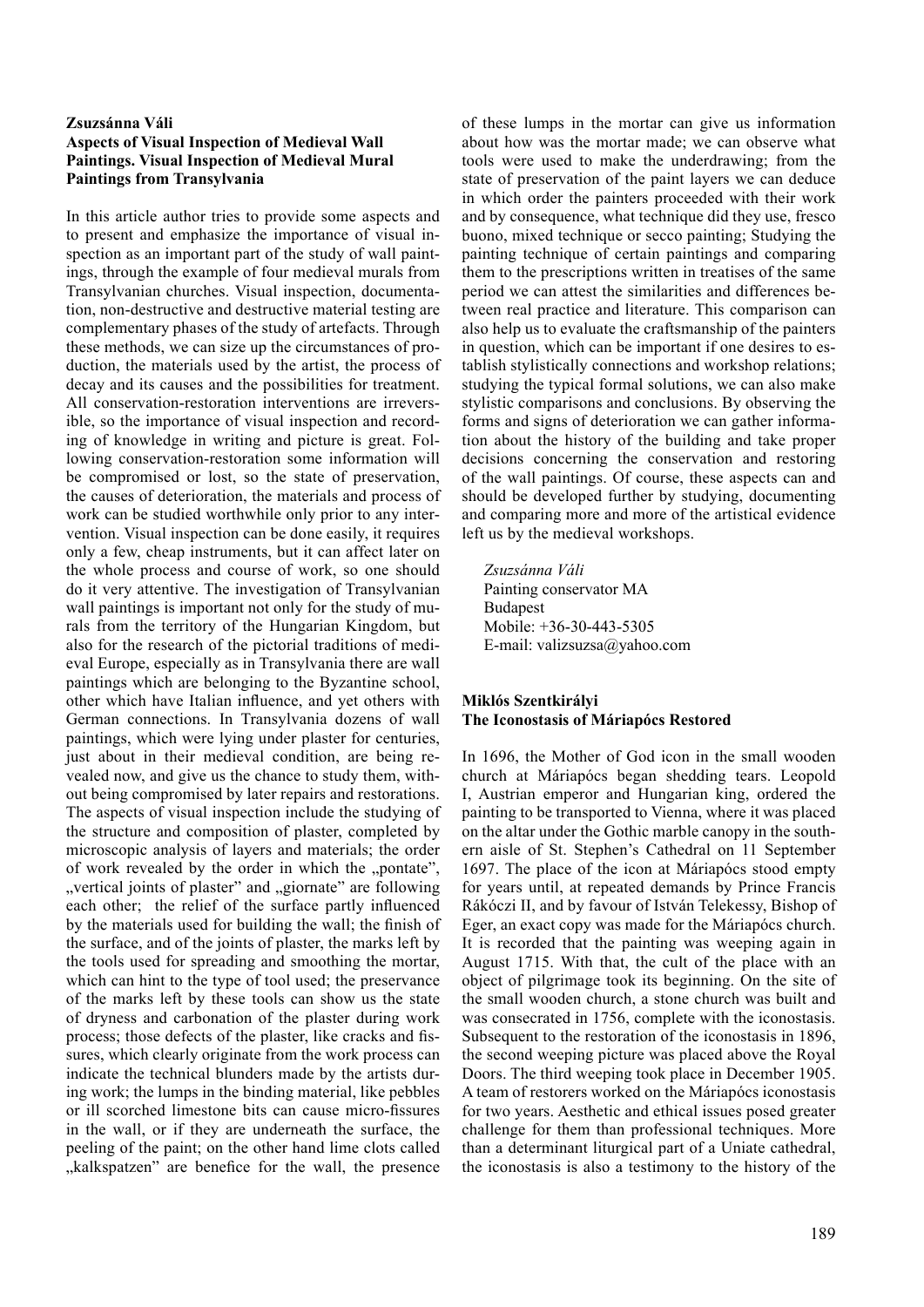church, to all changes in it, and to encounters between 18<sup>th</sup> century Oriental and Western art trends. The restorers aimed to acquaint themselves with, explore, and present the iconostasis in its artistic unity complete with values acquired in the course of its history of 250 years. Based on research, exploration and the microscopic analysis of cross-section samples, it has been established that for close to 140 years, the wall of icons displayed a Baroque-Rococo riot of colours. Historically, the first coat of paint on the perpendicular elements of the structure was blue marbled with white, and the horizontal elements, rims and consoles were red marbled with purple. The carved bits, foliated scrolls, were green and the floral details scarlet and blue alternately; they display direct stylistic kinship with the iconostasis of the Uniate church at Balázsfalva (now Blaj) in Transylvania. At the bicentennial of the weeping, large-scale renewal work was carried out on the iconostasis. Marking the beginning of a second historical period, altar builders Gyula and Imre Spisák, of Pest, painted over the superstructure in brown, and gilded all the carvings with matte and bronze powder technique. As attested to by the signatures, they replaced the icons in the bottom, Feasts and Apostles tiers with new ones painted by Gyula Spisák and his students in 1896. Only five of the old icons survive; these are housed in the Uniate Collection at Nyíregyháza. Between 1943 and 1945, the entire inner furnishings of the church were rehauled and the inside repainted under the direction of the Franciscan friars of Pécs. Marking the third historical period, the structure of the iconostasis was again repainted in reddish brown, and the doors, which had also been made in the Spisák workshop, were entirely renewed. The icons were retouched too, no doubt with intent to improve them. Restoration work started out from these last historical conditions. An agreement was arrived at, namely that the gilding and the icons painted by the Spisáks were to be preserved and restored, out of respect for the transformations carried out in various historical periods. On the other hand, the brown coat of paint was to be removed, so the wall of icons could regain the coloured marble painting it had in the mid-18th century. Exploration of the pediment revealed that the dragon motif occupying central position has preserved its 18th century condition. The likenesses of the prophets were repainted by the Spisáks, and the Baroque layer was uncovered. In this way, nine prophet portraits on the pediment and the figures of John the Baptist and the Virgin on the Calvary have come to light. The structure of the iconostasis has regained its original, Baroque character and, in part, colour scheme, but preserved a large part of the gilding on the carved parts as well as the icons. At the same time, the pediment crowning the structure is nearer its  $18<sup>th</sup>$  century condition. Finally, 21st century has made its mark too: on its reconstructed part above the Royal Doors, a composition of Christ's head by a contemporary artist was placed. After conclusion of the restoration work, the renewed

church was consecrated on 11 September 2010 by diocesan bishop Fülöp Kocsis, and a sermon was given by Cardinal Christoph Schönborn, Archbishop of Vienna.

*Dr. habil Miklós Szentkirályi* Painting conservator MA Museum of Fine Arts 1146 Budapest, Dózsa György út 41. Phone: +36-1-429-759 E-mail: miklos.szentkiralyi@szepmuveszeti.hu

#### **Zsuzsanna Korhecz Papp The Restoration of the 'Bleeding Picture' of Bács**

The study describes the restoration work carried out on the votive picture "Bleeding Virgin Mary" in the Franciscan monastery of the Assumption at Bács (now Bač, Serbia). Belonging to the iconographical type of 'bleeding pictures' widespread in the territory of the Habsburg Empire, the painting, done in oils on canvas, displays the Virgin in a frontal position against a brown background, wearing a red garment and a blue gown decorated with letter symbols and stars, with an ornate crown on her head. Standing in front of her is the Christ-Child in golden-hemmed green garb. His right hand is raised in blessing, and in his left hand he holds a scroll with the inscription Ingremio Matris sedet Sapientia Patris*.* There is a wound on the Virgin's forehead from which blood is dripping on her son. In the bottom of the picture there was probably an inscription explaining its provenance, but this section of the painting, together with the canvas support, was destroyed. In 2000, experts at the City Musem of Szabadka (now Subotica, Serbia) photographed the Baroque heritage in the Voivodina for the theme project "Baroque Routes in Hungary", on which occasion the author first saw the votive picture in the cloisters of the Franciscan monastery at Bács. Standing in front of the faded oil painting she pledged herself to save it from further deterioration. Because of bureaucratic obstacles, keeping her pledge proved quite difficult. However, restoration was eventually made possible with the support of the Illyés Public Endowment in 2006. Owing to adverse conditions of keeping, the coat of paint on both the picture and the frame was flaking; some 15−20 per cent of the painted surface was damaged. Restoration work proper was preceded by various photo-technical examinations then available in Serbia (normal, oblique light, luminescent and X-ray), as well as microscope examinations in normal and ultraviolet light of the cross-section of samples taken from the work of art. These were complemented by solubility tests. After applying a protective layer on the painted surface (Nowotex sheets, carboxymethyl-cellulose) and cleaning the reverse, the torn support was secured on the edges with polyvinyl acetate based glue and complemented with canvas marquetry work. Conservation of the painting was performed with wax resin. The canvas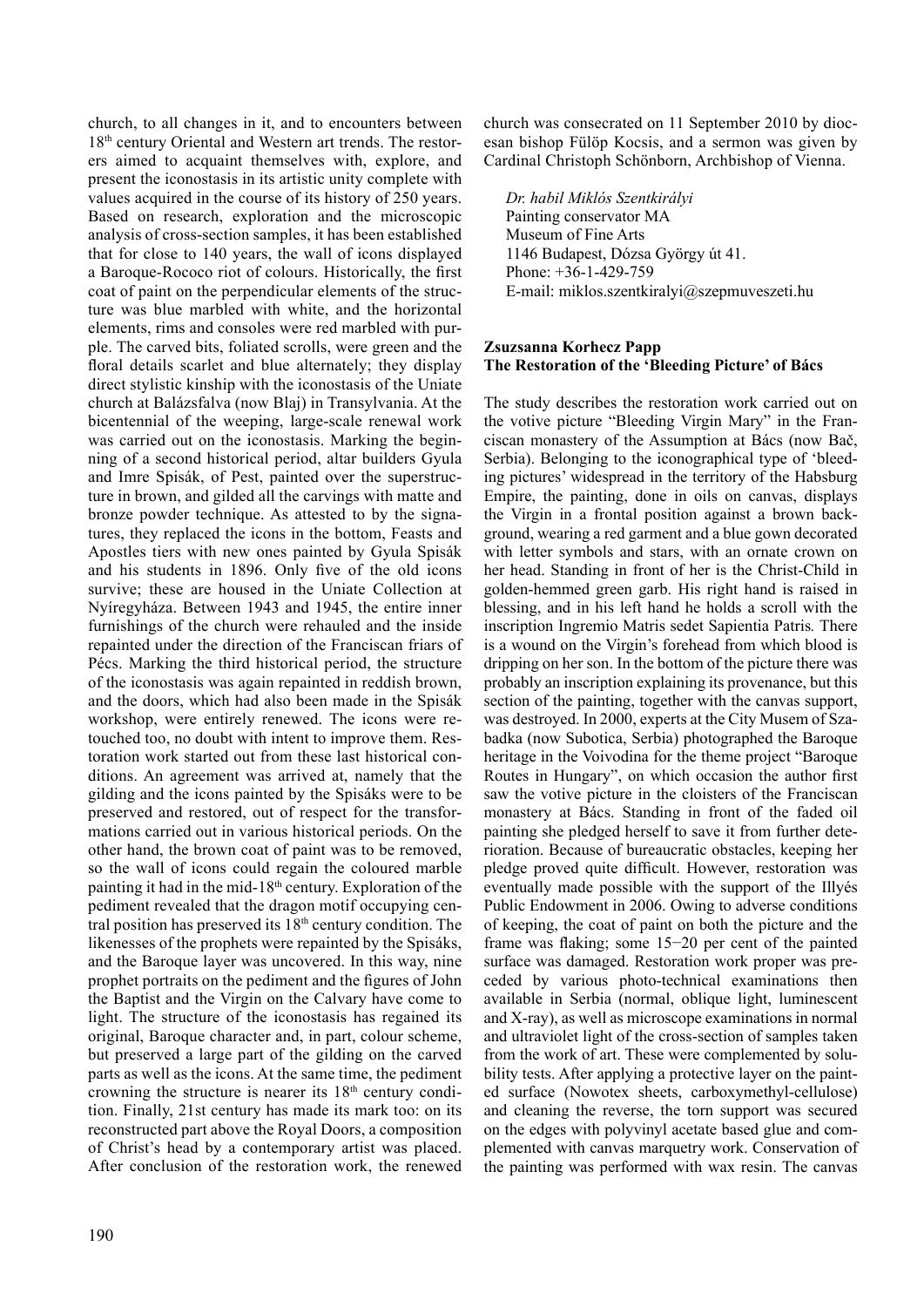was reinforced with a double canvas and transferred from the old, vermin-infested frame to a new canvas stretcher with wedges. An 1:1:1 mixture of Palma Fa waterproof glue, Plextol, and CMC was applied to secure the stretching edge. Cleaning was done with a mixture of four parts of butyl acetate, four parts of cellosolve and one part of formic acid. Losses in the red ground-coat were complemented by coloured filling paste, and after protecting the surface with dammar varnish, the reconstruction of the coat of paint was carried out with invisible oil retouch. Infestation of the ornamental frame was terminated with carbon tetrachloride, and conservation done with a 10 per cent solution of Paraloid B72 in nitro diluent. In her study, the author describes how it is possible to do justice to standards acquired in the course of university studies, even though no trodden paths exist. She also raises issues of restoration ethics and problematical attitudes in the protection of art heritage in Serbia.

*Zsuzsanna Korhecz Papp* Painting conservator MA City Museum of Subotica 24000 Subotica, B. Stankovica 26. Serbia Phone: +381- 2457-1165 E-mail: korhecz.zsuzsi@gmail.com

#### **Doina Boroş**

# **An Examination of Metal Thread Fabrics in the National Museum of Transylvanian History**

The conservation of textiles, especially their cleaning, calls for a thorough knowledge of their support and ornamentation materials, since appropriate cleaning methods must be chosen in its light. This is doubly so in the case of metal thread textile objects. The collections of the National Museum of Transylvanian History in Kolozsvár (today Cluj-Napoca, Rumania) contain many metal thread fabrics. In the study, results of the material tests of some exceptionally fine items are described. The fabrics have been conserved in the museum workshop by Katalin Vajda. The  $16<sup>th</sup>$ -century finds that have come to light from the crypt of the Lutheran church of Küküllővár (today Cetatea de Baltă), a bonnet, a neckband, and a gown decorated with ornamental metal buttons, precious stones and genuine pearls, which had belonged to Zsófia Kendi, are most spectacular. All three items are made from silk velvet, onto which the ornaments are fastened with cotton thread − enamelled gold buttons and genuine pearls on the bonnet, enamelled and plain gold buttons, spherical gold pearls, spiral-shaped silver wire ornaments, genuine pearls, cut pyrope (garnet) pearls, and gilded ceramic plates with three small cabochon-shaped garnets fastened on them, on the neckband. The bonnet and the neckband have been conserved. The velvet support was extremely weak; therefore a new base was tailored onto which the

ornaments have been fastened. The support fabric of a  $17<sup>th</sup>$ or 18<sup>th</sup>-century communion table cloth is thin, light linen, which is embroidered with spun gold. The gold of the metal thread is alloyed with some silver. In the course of conservation work, the fabric was supported by thin linen. The majority of items in the collection are embroideries on thinner or thicker linen supports, but some, primarily accessories to clothing, are sewn on silk. In examining the gold and silver-coloured metal threads, the author identified alloys in which one or the other metal dominated, as well as, among others, silvergilt, gilt copper brass, copper, and silver. Examinations revealed that the threads used for textile items in the collection consist predominantly of pure silk core and metal strips tightly wound around it. Other threads used on some items are the 'brillant' and the 'bouillon'. The support material of a  $17<sup>th</sup>$ -century funereal pillow, which has been cleaned and lined in the museum, is silk, on which the needlework was made with silk threads of pastel shades and a metal thread made of 0.2 mm thick silk yarn wound with silvergilt strip. The work of 17<sup>th</sup>-century master embroiderers, a saddle-cloth is made of two green silk fabrics of the same size, one is embroidered velvet, the other unadorned satin, and is decorated with tassels all around. The examination of metal threads used both in the embroidery and the tassels revealed that silver and silvergilt strips are wound on silk core. The support of an 18<sup>th</sup>-century sabretache is red velvet, on which the raised embroidery was made. The metal threads, plain, brilliant and bouillon, are made of silver and silvergilt strips wound on the silk core. The sequins are made of silver and silvergilt. The splendour of the piece is further enhanced by silver lamellae, which are painted red, with traces of madder lake still visible on them. Silver-coloured lamellae painted red and green are also found on a 19th-century county banner. These are made of thin pewter, the red paint is madder lake, and the green is earth-green mixed with glue. The support material of the banner, consisting of two sheets of satin-weave silk, beside the lamellae it is decorated with raised embroidery and appliqué work. The metal threads and ornaments are identified as silvergilt strip wound on silk core, silver strip by itself, silver and silver-plated copper sequins, ornamental braids (silk yarn twisted up with silvergilt strip wound on silk core), bouillon made from copper wire, and glass beads. A hairnet made from silk thread with mesh netting, macramé technique, was made in Kolozsvár in the  $18<sup>th</sup>$  century and came to light during the excavation of the crypt of the Calvinist Church in Farkas Street in the early 20<sup>th</sup> century. It is decorated with several types of silvergilt threads, genuine pearls and silvergilt, enamelled clasps. An interesting type of metal thread was found in the needlework of a towel from the late  $17<sup>th</sup>$  century: the cross section of the blue-grey, 0.6 mm wide and 0.015 mm thick strip is shining yellowish-white. It is a silver alloy containing a small amount of gold and copper. The metal thread is patinised; its surface colour is due to silver sulphide. Two of the towels in the collection of the museum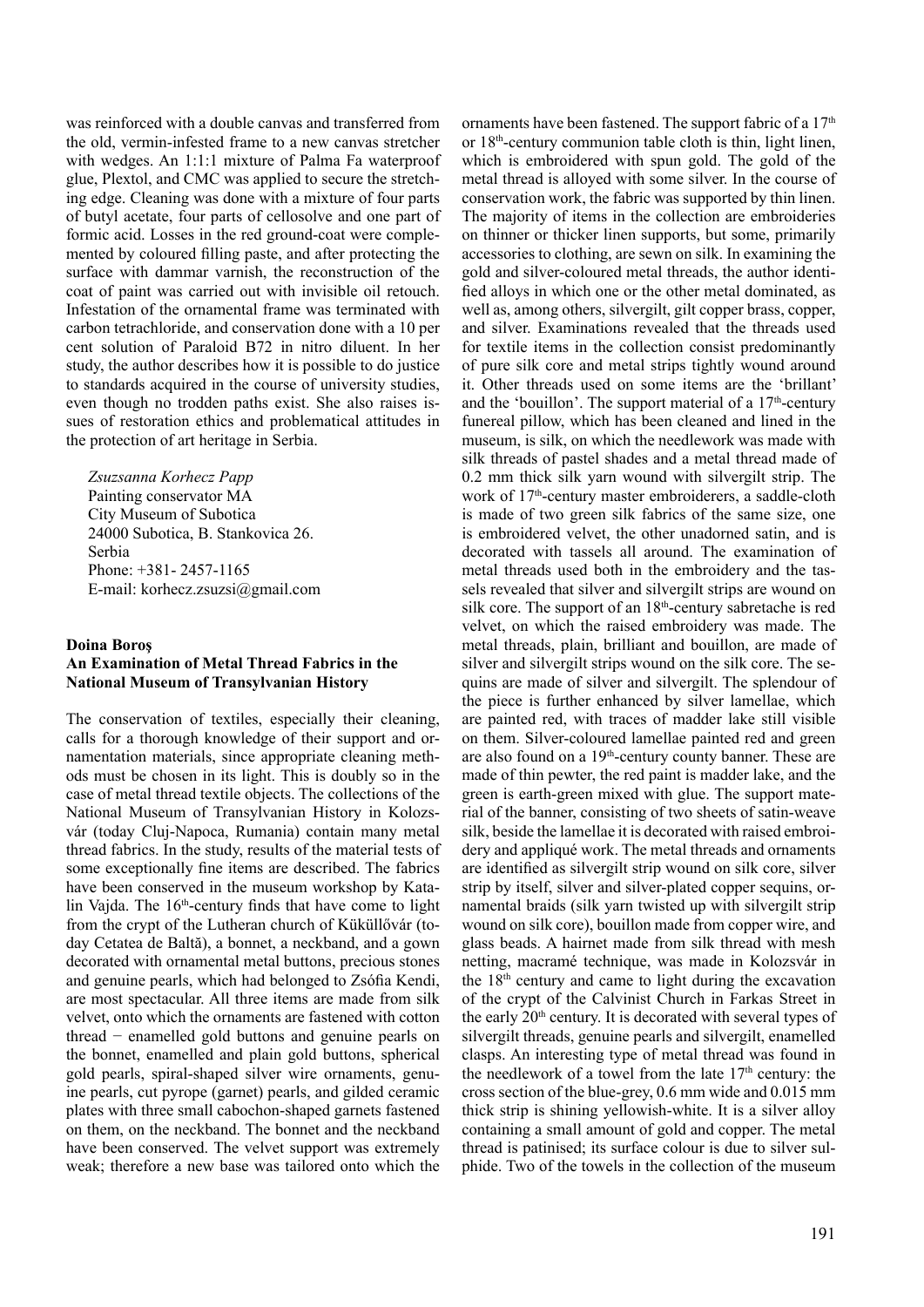display such metal threads. Several other items in the collection are ornamented with metal threads, and results of their examination will be published at a later date.

*Doina Boroş* Chemist Muzeul Național de Istorie al Transilvaniei Cluj-Napoca, str. Constantin Daicoviciu nr. 2 Mobil: +40-722-735-268

## **Hédy M-Kiss Conservation Conditions of Historical Textiles in the Banate Museum, Temesvár**

The Restoration and Conservation Laboratory of the Banate Museum in Temesvár (now Timisoara, Rumania) was established in 1975 as part of a national network. Up to recent times, nine people worked in its textile unit. Today the author is the sole conservator employed, and since 1997 the laboratory has been defunct owing to moving several times. In the 35 years, textile conservators prepared 365 ethnographical textile items, 196 archaeological leather items, 122 historical textile items, 32 applied arts items, and 9 church textiles. Unfortunately, regulations concerning the storage of textile objects have not been kept in the museum, therefore the items have suffered damages of lesser or greater degree over the years. Historical textiles in the museum, comprising 20 modern-age flags, six guild banners, 13 banners of societies and civilian associations, five ferpár[?] and coat of arms, 23 ribbons and ten contemporary historical flags, are kept in the memoirs collection of the Historical Department. When in 2007 the author began surveying historical textiles, she found that the storage room was dirty and dusty, and the objects were covered by a thick layer of dust. The textiles had no cover, and were unprotected from light. In cases, flagpole, bunting and streamer were stored in different places, each having a different inventory number or no number at all. Flags were inappropriately stored, with the bunting wound around the pole. Temperature and relative humidity fluctuated, and in the absence of instruments, no measurements were made. Documentation of conservation work carried out thirty years ago revealed that some flags in the collection had already been severely damaged at the time. Their number has regrettably grown since then. Alongside physical, chemical and biological damage factors, all this testifies to poor standards of human care. Damages affecting the textiles can be classified into several groups. To begin with, almost all items have suffered discolouration due to exposure to light. In painted flags, the majority of paintings were done straight on the bunting with no appropriate grounding. Both the paints and the support materials are, in general, of poor quality, in consequence of which the paint of coat is cracked and flaking, and the particular, original message of the depiction is lost. The same applies to flags with inserts painted

on both sides. The degree of damages sustained by the flags depends much on their age, materials, form, and technique of manufacture. Early items, for instance, are triangular flags made of a single sheet of pure silk painted on both sides, with decoration and inscription. If the painted part was supported by silk, deterioration progressed farther, as pure silk is more liable to deteriorate when exposed to light. Flags and banners made of two sheets and painted on both sides are mainly rectangular or square in shape, and are lined and embroidered. Their mechanical strength greatly depends on the material of the bunting, as the hardiness of silk, brocade, damask and velvet varies greatly. Needlework caused the support to deteriorate faster, especially if it was raised and done with metal thread, since the heavier a flag is, the sooner it tears. Stains on the buntings may have been caused by contact with other objects in storage, by 'domestic' accidents (ink, food and candle stains, small burns, etc.); in the case of flags hung in the open for a long time, humidity caused paint bleedings. Metal threads, metal threaded tassels and knots, and pins fastening the bunting to the pole also left corrosion stains on the textiles. Amongst biological factors, bacteria in the dust dried the textiles and mould fungi left stains both on the textiles and the paintings. Wool and cotton fabrics have been damaged by moths. To sum it up, in order to provide appropriate conditions for housing historical textiles in the Banate Museum, a storage room fitted out especially for the purpose is needed, where the buntings of flags and banners can be stored spread out, flagpoles kept in repository, and pointed tips of flagpoles kept in separate boxes. Humidity and temperature in the room are to be controlled by instruments. Conservation work could only be carried on with the collaboration of more textile conservators and appropriate laboratory equipment.

*Dr. Hédy M-Kiss*

Textil artist and conservator Muzeul Banatului, Timişoara, 300561 Timişoara, Str. Ofcea nr. 5 Phone: +40-256-202-394 Mobil: +40-720-311-758 E-mail: andraskiss2000@yahoo.co.uk

# **Orsolya Koppán – Zsuzsanna Tóth Stabilisation of Ink-corroded Manuscripts by Calcium-phytate/Calcium-bicarbonate Treatment; Application of Treatment in the Conservation of the Apor Codex**

Iron gall ink was made predominantly of tannin extracted from oak gall, of vitriol (iron sulphate) and water, to which gum arabic was added. It was in use from the Middle Ages onwards up to the mid- $20<sup>th</sup>$  century.

Ink corrosion is a complex process in which iron gall ink causes the material of paper, cellulose, to deteriorate.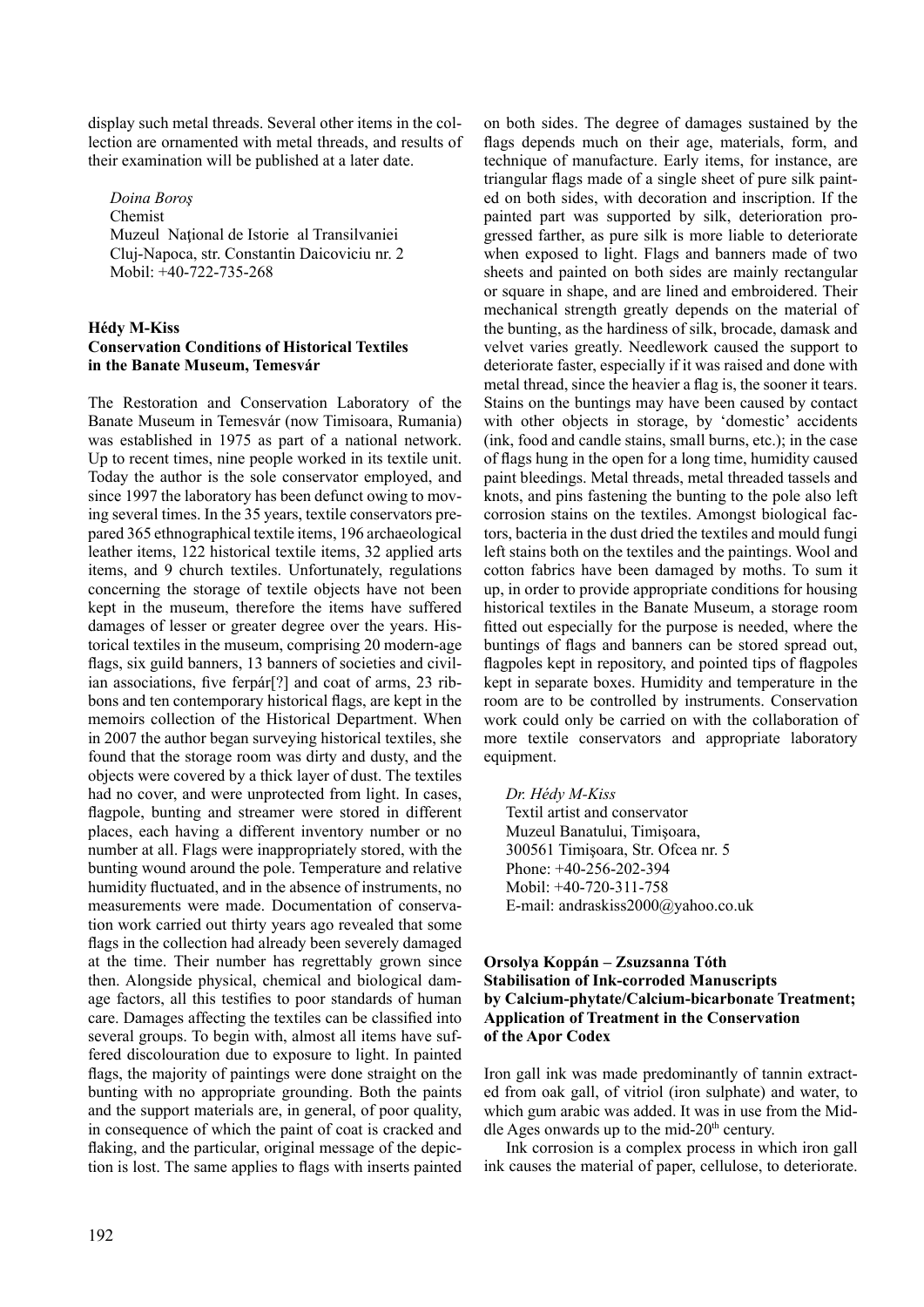Corrosion is caused mainly by the acidity of the ink and the presence of metal ions. Deterioration takes place due to two major reactions − acid hydrolysis of the cellulose caused by ink acidity, and oxidation catalysed by an excess of free iron ions. As a result, the paper cracks along lines of writing, leading in severe cases to fragmentation at a mere touch. The calcium-phytate/ calcium-bicarbonate procedure was first recommended for treating ink-damaged manuscripts by Johan G. Neevel in 1995. Thanks to the treatment, a prolonged lease of life with minimal side effects can be ensured for ink-corroded manuscripts.

When applying the calcium-phytate/calciumbicarbonate treatment, following the appropriate order of steps is of paramount importance. At the same time, adjustment of the treatment is necessary in view of the unique features of documents − as was the case with the Apor Codex. Phytic acid is a natural compound which readily forms complexes; its salt is calcium phytate. In the course of treatment, calcium ions replace harmful free ferric ions, resulting in the white-coloured complex ferric phytate. Thus neutralised, ferric ions cease acting as catalyst to cellulose oxidation. The iron gall ink sustains no damage during the process. Calcium-phytate treatment alone cannot eliminate the acid hydrolysis of cellulose; therefore, it must be followed up with neutralisation by calcium carbonate solution, which forms an alcalescent residue in the paper. The concluding step in the treatment is paper re-sizing with gelatine, which contributes to the lasting effects of the phytate treatment.

One of the earliest records of the Hungarian language, the Apor Codex was written in the late  $15<sup>th</sup>$  and early  $16<sup>th</sup>$ century. It was named after its first known owner in the modern age, Baron Péter Apor. Today it is in the collection of the Szekler National Museum in Sepsiszentgyörgy (now Sfantu Gheorghe, Rumania). Iron gall inks of various qualities were used in the manuscript. Leaking on more than one occasion caused its paper to get mouldy; water stains appeared on it, the destructive process of ink corrosion started, and in places, ink crumbled away. Most important task, therefore, in the course of conservation work was to arrest not only ink corrosion but also ink crumbling to dust. Pre-treatment assessment established that the manuscript showed ink corrosion of all degrees.

Aqueous cleaning and calcium-phytate/calciumbicarbonate treatment of the pages were followed by paper repair. The manuscript is a linguistic record of major importance; therefore the best possible conservation of the written form was necessary for more than just aesthetic reasons. Complementing the sheets was to be carried out by manual paper leaf casting. Trial leafcasting, however, proved not really successful, because the paper pulp covered all too much of the written text area, so a different complementative method had to be found. Leafcasting combined with special manual repair work produced the finest results. With the use of two brushes, tiny pieces of paper, "fluffs" matching the colour of the inks were glued with methyl cellulose to fill out lost or fragmented parts of the sheets − it was a time-consuming work which demanded great precision.

*Orsolya Koppán* Paper and leather object conservator MA Book and paper conservator Országos Széchényi Könyvtár 1014 Budapest, Szent György tér 4–6. Phone: +36-1-487-8611 E-mail: koppan@oszk.hu

*Zsuzsanna Tóth* Wood and furniture conservator MA Book and paper conservator Országos Széchényi Könyvtár 1014 Budapest, Szent György tér 4–6. Phone: +36-1-224-3700/321 E-mail: toth.zsuzsanna@oszk.hu

#### **Csilla Farkas Hebraica Biblia, Latina planeque nova Sebast Munsteri tralatione**

Housed in the National Széchényi Library, Budapest, in the Collection of Early Books, the book was made in the 16<sup>th</sup> century. With wooden covers bound in blind-tooled, alum tawed pigskin with corner pieces, originally it was secured with two asymmetrical hook-clasps. The text block, of hand-made paper, was fastened on five double cords. The front cover displayed writing in black ink; on the inside of covers and the pages, a number of handwritten notes in ink and pencil were found. The leather was strongly soiled and defective in many places. The back wooden cover had been broken lengthwise and stitched up with parchment ribbons. The straps and hook-clasps were missing. The headbands were embroidered on a wide parchment lining in three alternating colours – plain, light tobacco and greenish-blue. The sheets were extremely soiled, and water-stained for soaking. Also, some were mutilated. The flyleaves were missing. Sewing came undone in places. The ink of the notes spread through neighbouring pages in several places, causing ink corrosion damage and acidification of medium degree.

Conservation work commenced with dry cleaning. Regnal (polyvinyl butyroacetate) diluted in ethanol was applied to consolidate the deteriorated sheets. Next the water-soaked endleaves were removed from the covers, revealing a second breakage in the back cover which had been kept together only by the binding leather and paper. In order to carry on the treatment, the first and last sheets had to be detached from the text block. In case of handwritten marginal notes, the surfaces were moistened with water, which was followed by the topical treatment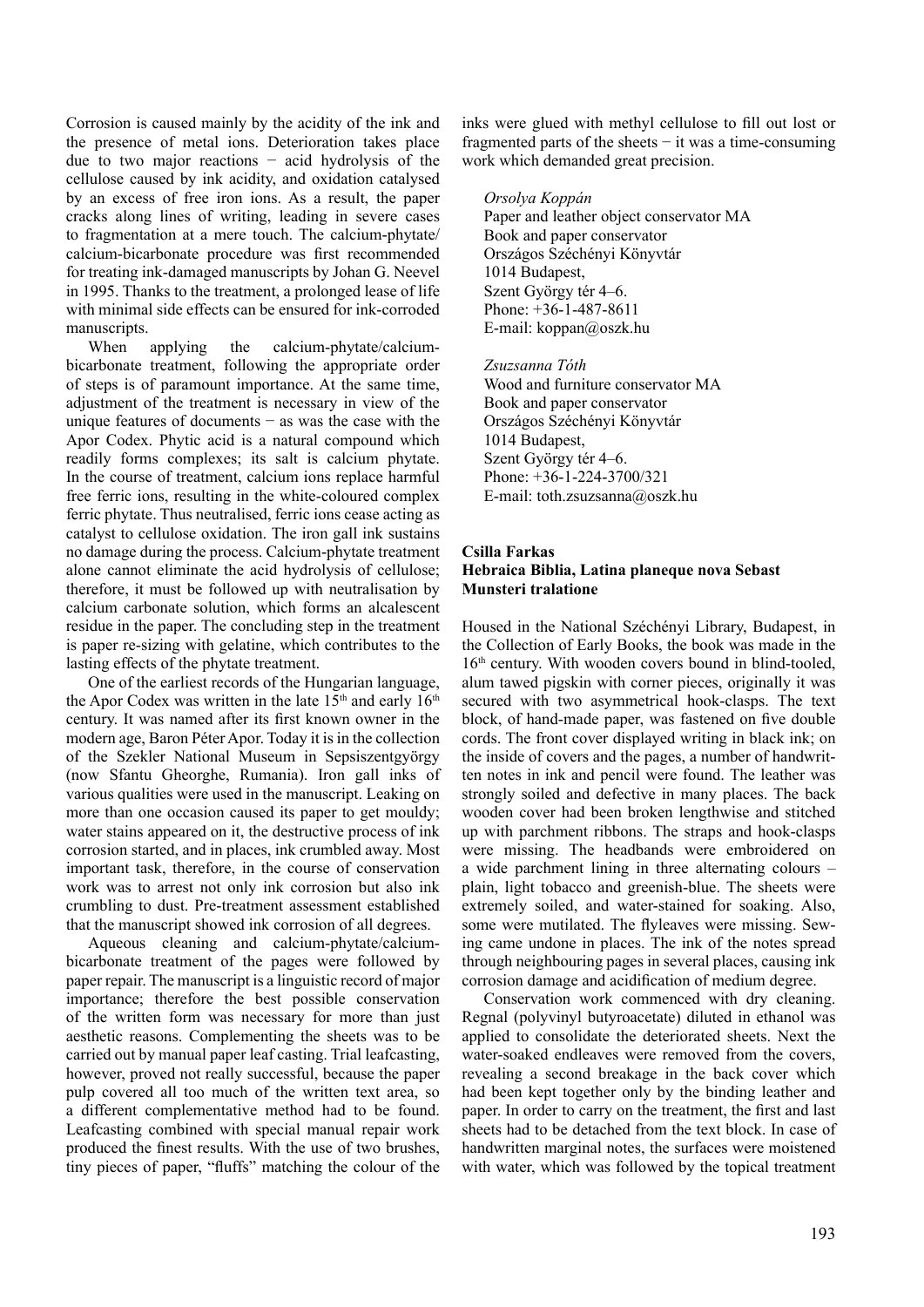of sheets inside the volume with calcium phytate solution in order to neutralise excess Fe(II) ions, the cause of ink corrosion damage. During this process, the part of the text block underneath a sheet was protected by polyethylene foil. Blotting papers placed under the sheet drained the liquids applied and therefore had to be replaced frequently. To speed up drying, a hair-dryer was used to prevent the forming of water-stains and the seeping of water to the spine. Losses in the paper sheets were filled out with paper pulp made from cellulose fibre of various colours and substances. Subsequent sizing of the sheets was carried out with the solution of Klucel J (hydroxypropyl cellulose) in ethanol. After removing the old adhesive, the cords were completed with hemp strings, and then the sheets and the endpapers, complete with flyleaves, which had been taken down and repaired, were re-fastened on the spine. The binding leather was cleaned with cleaning emulsion. Infilling, with the exception of the ribbon, was done with the use of dyed pigskin. Wheat starch was used to stick back the original leather parts, and two-component epoxy resin to fasten the back cover. The missing clasps were replaced by new ones made from sheet-brass with suitable ornamentation. The back cover received only a handmade paper band, leaving the old repair work visible and at the same time fastening the text block to the cover. The notefilled original paste-down thus became a second flyleaf.

*Csilla Farkas* Librarian, book conservator Országos Széchényi Könyvtár 1105 Budapest, Harmat u. 70. I. 5. Mobil: +36-70-224-2142 E-mail: csfarkas@oszk.hu

#### **Hajnalka Barabás Proceeds of the Exhibition 'Useless fragile things' made in Remembrance of István Sovánka**

Sovánka István János was born in 1858 in Liptovskỳ Mikuláš (today's Slovakia) and died in 1944 in Sepsibükszád (Bixad today's Romania). Between 1875 and 1880 he was a student of a wood-carving school in Uhrovec, later he turned to glass art and became the designer of the glass manufacture in Uhrovec. As Uhrovec was the most developed glass manufacture in that region, Sovánka had the opportunity to produce high-class glassware, in line with the European standards. His first success was brought by a more than 2-metre-high baptismal font exhibited during the Millennium Exhibition in Budapest in 1896. Sovánka was not only successful in applying new techniques in glass art (e.g. multi-layered glass) but also in introducing varied and unique forms. His activity and artistic conception can be related to the work of the French Art Nouveau artist, Emile Gallé. The latter's influence can be traced in Sovánka's practice of etching multi-layered glasses. Beginnig with the turn of the century, Sovánka took part in major exhibitions at home and abroad, his works thus being widely recognized. The first part of his glorious artistic career came to an end in 1907 when he moved to Sepsibükszád to become the leading artist of the glass manufacture there. That glass manufacture stopped his activity in 1914, after that time Sovánka made wooden toys for children.

*Hajnalka Barabás* Art historian Mobil: +40-724-278-407 E-mail: hajnalba@yahoo.com

# **Éva Mester Glass Painting in the Carpathian Basin, Part III Restoration of Glass Paintings and Glass Ornamentation**

Owing to a succession of wars ravaging in the Carpathian Basin, glass paintings have been destroyed. As archaeologist Katalin H. Gyürky writes on researches conducted into Hungarian glass paintings from the Middle Ages and on the elaboration of finds, "Nearly all objects of the material culture of the Middle Ages have come to light in a state of fragmentation in Hungary. However, through their reconstruction, we have succeeded in outlining a culture that is equivalent to that of any country in Europe …" In order to be able to salvage deteriorating mediaeval glass paintings, feverish research work started in the early 19<sup>th</sup> century to recover and reinterpret old procedures and recipe books. Combined with the achievements of technological revolution, such activities led to a large-scale development in glass painting. Revivalist architecture had a great demand for glass paintings. Owing to her political and economic conditions, Hungary joined in the European trends with a delay of a few decades, but the international successes achieved at the turn of the  $19<sup>th</sup>$  and  $20<sup>th</sup>$  century attested to the development. Disadvantage eventually turned into an advantage: glass painters could utilise the end results of earlier experimental work, because by then a wide range of high-standard glass base materials were available. This allowed the succession of workshops that had been founded in the second half of the 19<sup>th</sup> century to concentrate on high artistic and technological standards. The large-scale construction work that had been going on at the time ensured a large number of commissions. Alongside similarities, certain specific characteristics and unique features of individual workshops can be detected even on unsigned items. The deterioration processes that take place in glass paintings and glass ornamentation, which were made in the Carpathian Basin and which displayed a wide variety of compositions, materials and technical procedures, call for restoration methods that are different from those employed for their medieval counterparts. An international agreement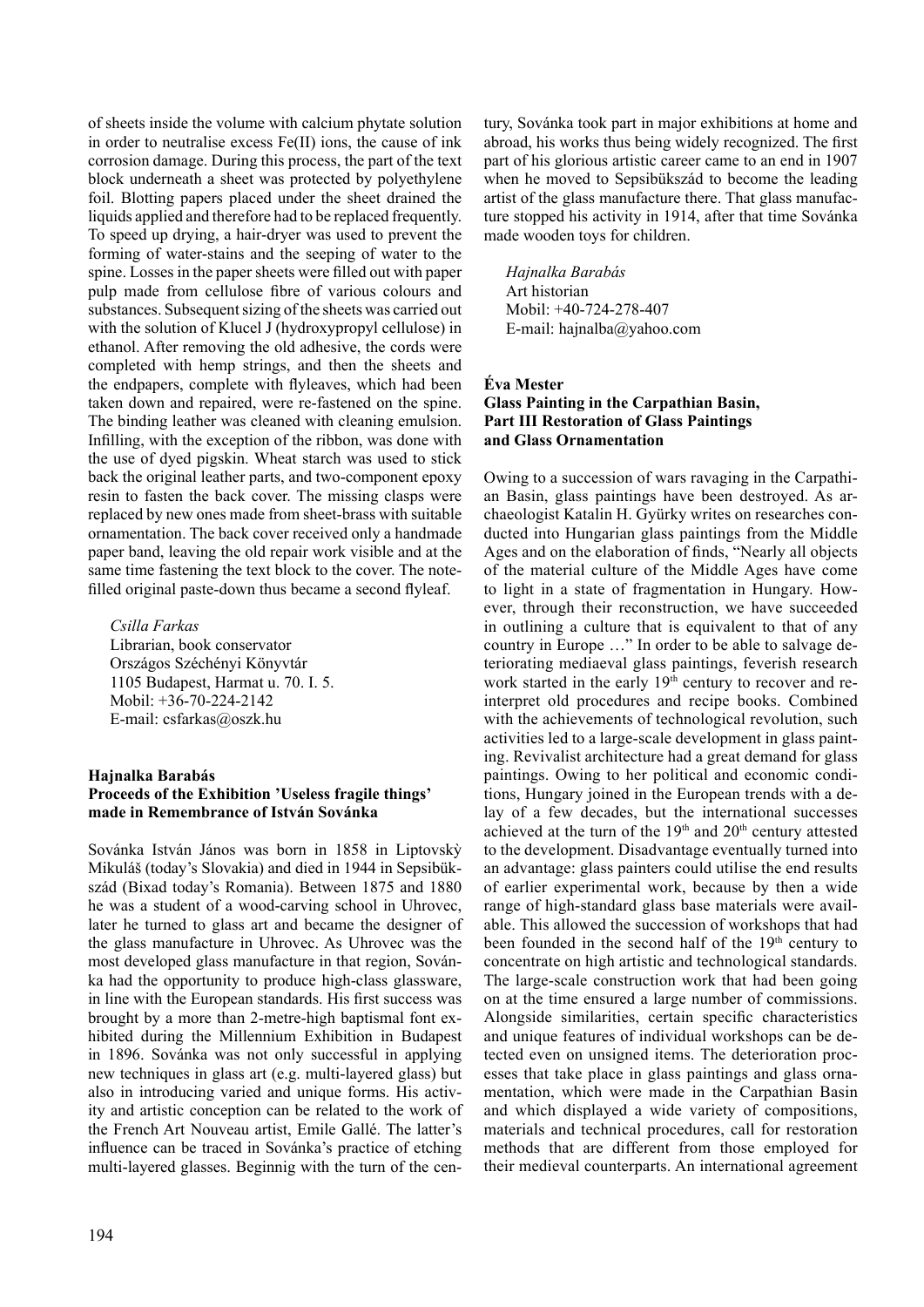for the protection of such works made in that period of great European prosperity was concluded as late as the early 1990s. Similarly to their medieval counterparts, recommendations proposed by the organisation Corpus Vitrearum International apply on these works of art. The study discusses the guidelines drawn up by Ernst Bacher, according to which, preserving structures, inbuilding methods, materials and techniques are of paramount importance and the preservation of the identity of the work of art is considered a basic requirement. In earlier times, restoration of architectural glass works was carried out by craft workers. Replacement of lead strips and broken glass was common, and no sufficient attention was paid to the use of suitable materials. Through case studies, the author introduces the work processes of architectural glass restoration and partial or total reconstruction as it is viewed today. Interventions must be preceded by comprehensive research work. The inbuilding structures and their technological problems are outside the glass restorer's remit, but he is a consultant partner in any respect relevant to the preservation of the aesthetic values of the works of art and their survival in optimal technological condition. In case of listed works of art, the restorer needs permission from the competent authority to begin work based on previously submitted permission documentation. The restoration plan contains a detailed description of the procedure and the techniques to be applied. The work phases carried out are recorded in the restorer's conservation report with detailed photo-documentation. On completion, the work is inspected by a joint jury of experts and representatives of the competent authority, and the restoration documentation is prepared which contains technological and aesthetic aspects of all interventions. Authentic and usable, this set of documents preserves facts that are to lend indispensable aid to future restoration work of the item in question.

*Éva Mester* Glass artist, conservator 1082 Budapest, Nap u. 37. VI. 18. Mobile: +36-70-211-3297 E-mail: mester.eva.11@gmail.hu

# **Tihamér András The Restoration of the Owl Sign of the Teleki Library**

Designed by Károly Gulyás, the "Library Owl" was placed on the façade of the Teleki Library in Marosvásárhely (now Târgu Mures, Rumania) during the reconstruction of the building in the 1920s, and has since become an emblem and symbol of the institution. Behind the wrought-iron library emblem, a wealth of Transylvanian intellectual heritage is preserved, which

puts Marosvásárhely on a par with great West European intellectual centres. The first public library in Transylvania, it was established by Count Sámuel Teleki in 1802. The founder enriched the Teleki Library up to the end of his life; he purchased for it the most important scientific works, art albums and book rarities of his time, thus collecting altogether some 40 000 items. Significantly deteriorating both structurally and aesthetically, the sign of the institution was restored in 2009. Constructed from several separate pieces, the owl figure, perched on two books placed one on top of the other, is surrounded by an iron hoop decorated with wrought-iron leaves, and below it, a bent iron strip bears the inscription Bibliotheca Telekiana. The structure was fastened by cross-bars and welded at several points. It was repainted more than once over the times, in brown, green, or in Ceausescu era, black. The thick, multi-coated paint was cracked, revealing a thin corroded layer underneath. Water leaking into the hollow object caused serious damage. The book-shaped parts suffered major corrosion damage, with the iron sheet thinned or in places holed. No documentation on the original surface treatment of the owl is available, but according to non-official sources, it had not been painted at the beginning. For this reason, all coats of paint were removed from it in the course of restoration; all the more so because no layer that could have been established as homogeneous had been found during the examinations. Some pieces of the sign could be taken apart: the inscription sheet and the headgear of the owls were detached. This was followed by a mechanical cleaning, in the course of which a significant part of the cracked coats of paint was removed. Then high-pressure hot steam cleaning was applied and repeated several times. Since in some cracks and seams, paint had immovably set to the surface, alkaline cleaning was applied, then the remaining paint spots were again mechanically removed. After the alkali had been neutralised by hydrochloric acid solution, the corrosion damaged parts were chemically cleaned with RO55 phosphatic rust solvent. This was followed by mechanical cleaning with iron brush and scalpel, and the treatment was repeated until the corroded layers were entirely removed; finally, the sign was given a distilled water and alcohol rinse. The material of the books, which had been shaped from thin iron plate, was corroded to a degree that they got holed and had to be repaired. The infilling, from epoxy resin reinforced with fibreglass, perform the double functions of stabilising the structure and insulating it by preventing water leaks. After completions and reinforcement, the owl and its constituting elements were given a rust prevention treatment with the water-based tannic solvent Fertan, by spraying the inner surfaces which were difficult to access. After 48 hours, the surface treatment was finally concluded by applying a coat of Kreidezeit rust protection paint mixed with powdered carbon, and after it had dried, WD-40 corrosion protection solvent was applied on the surface by painting and spraying. On the